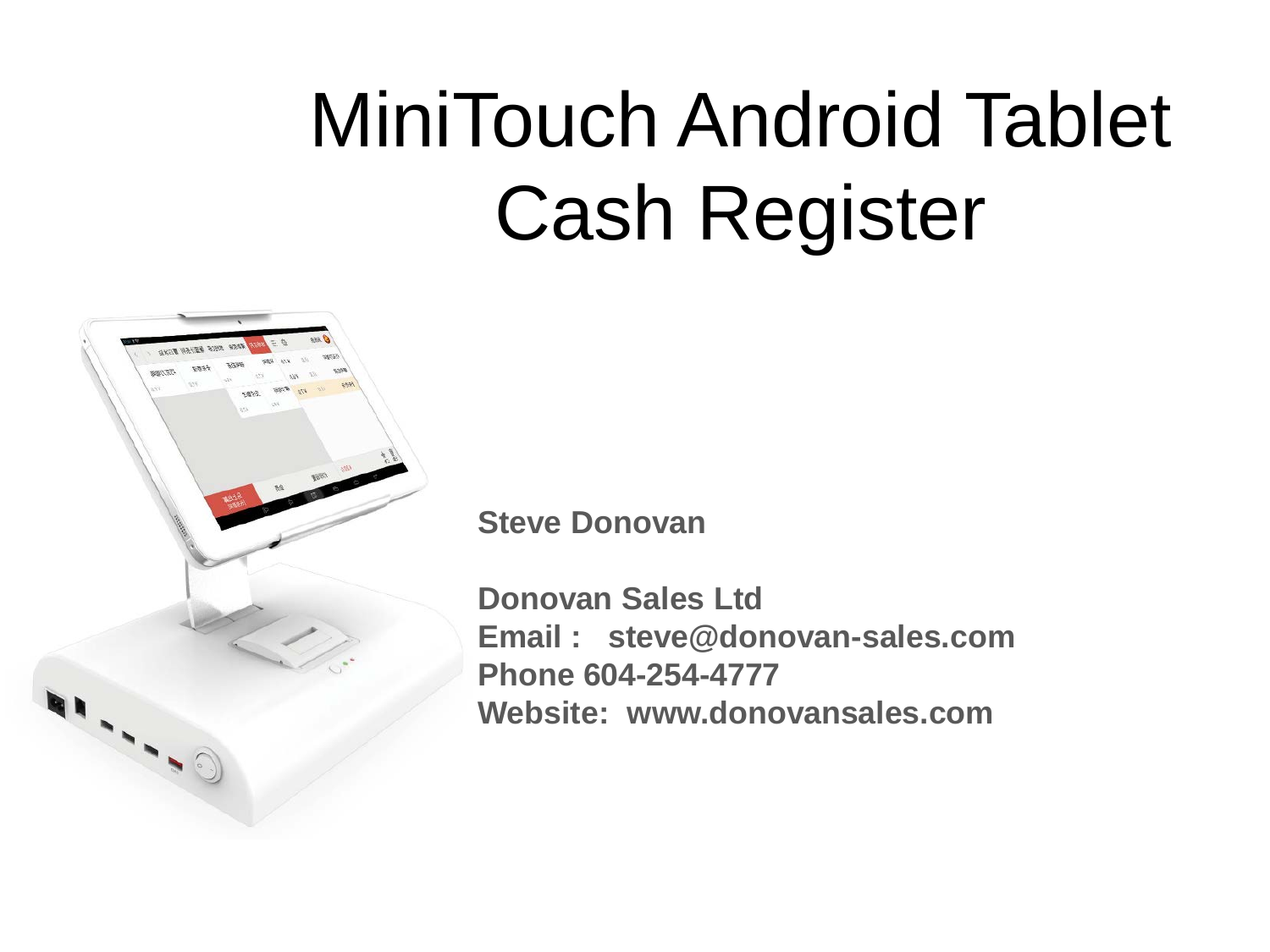#### **Contents**

- Overview
- Product Configuration
- Key Points
- Technical Overview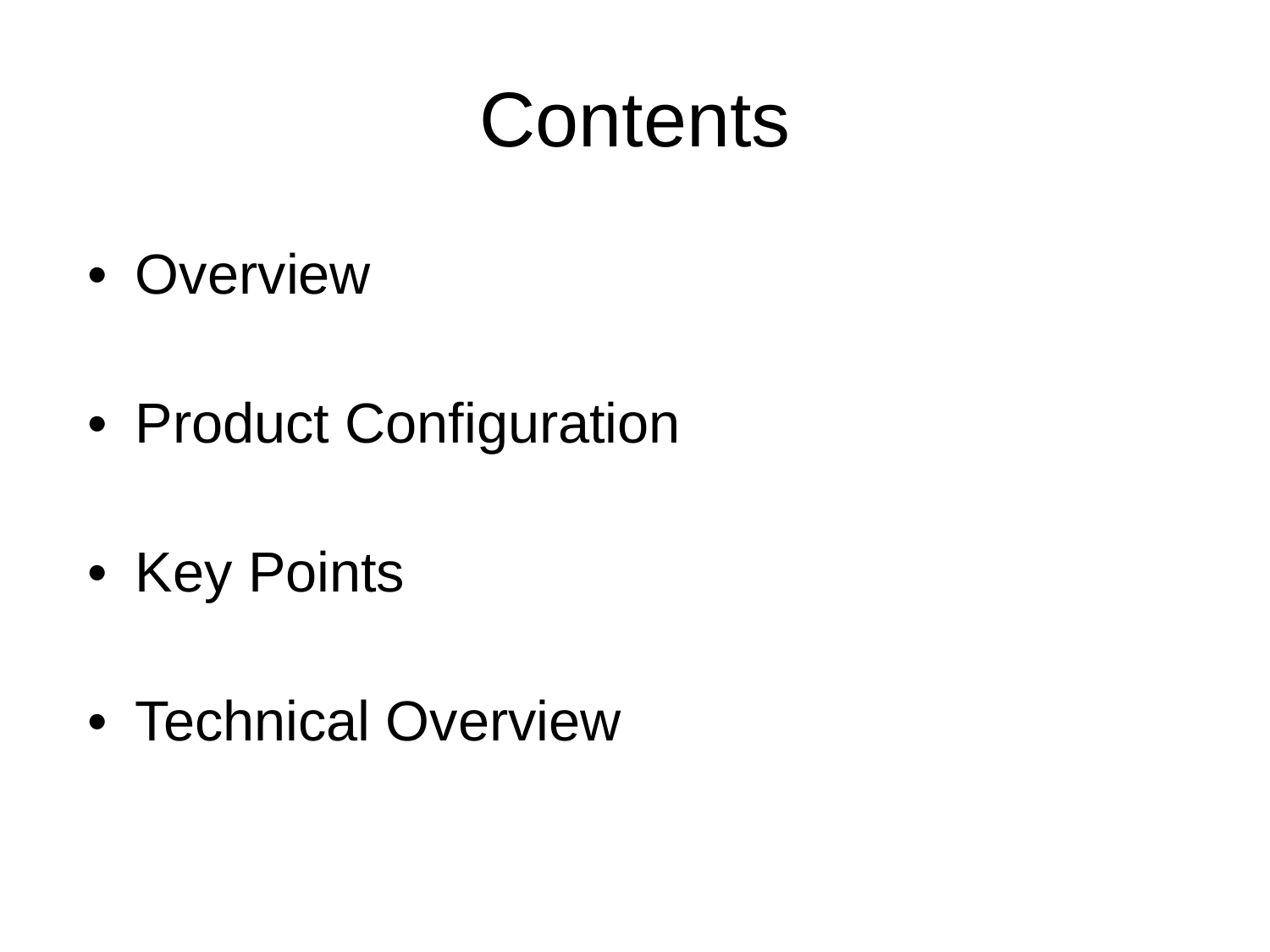

Complete system Turn-key Solution State-of-the-Art technology High Reliability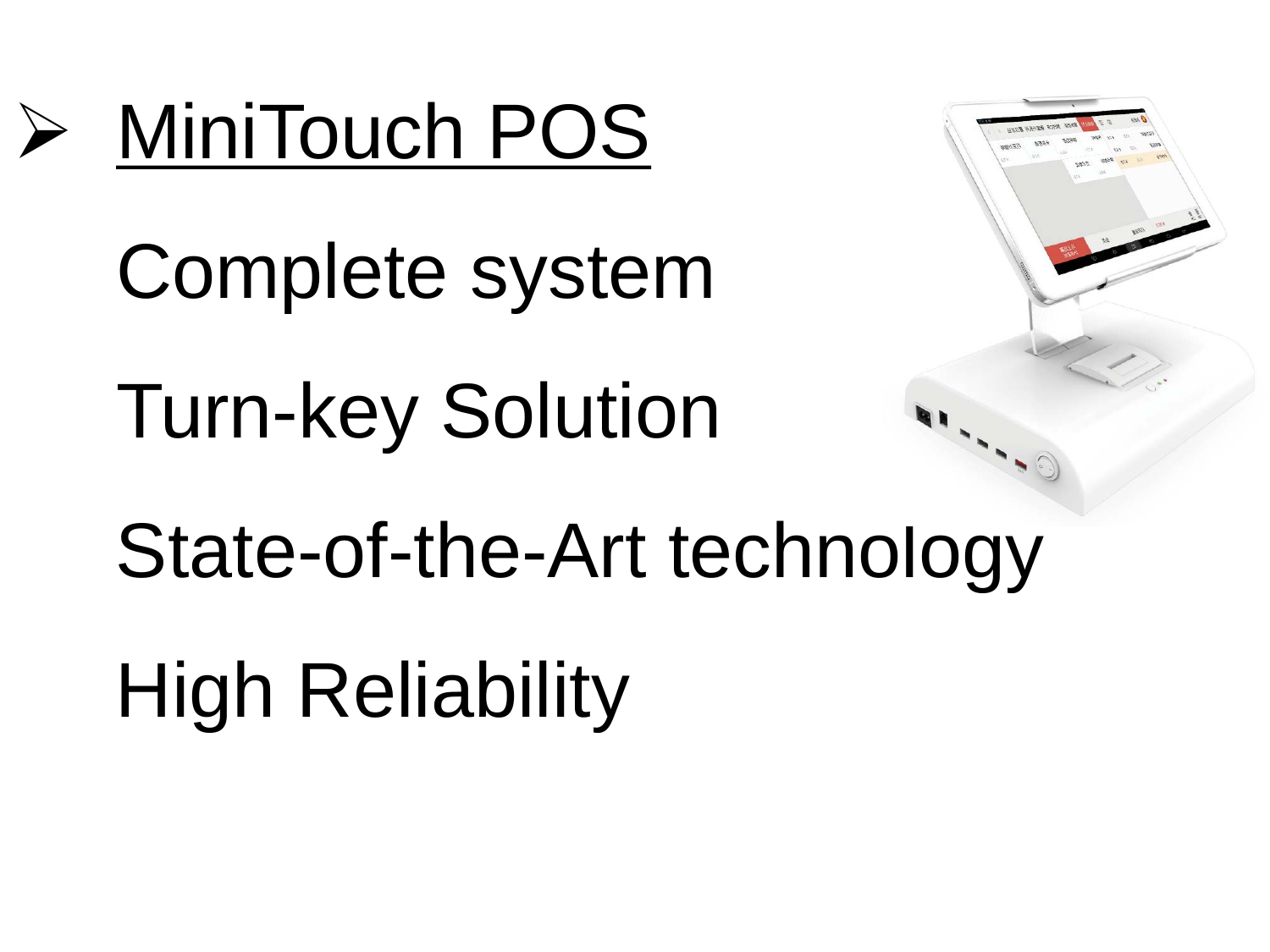

No down-time



# Flexible

Feature-rich for future growth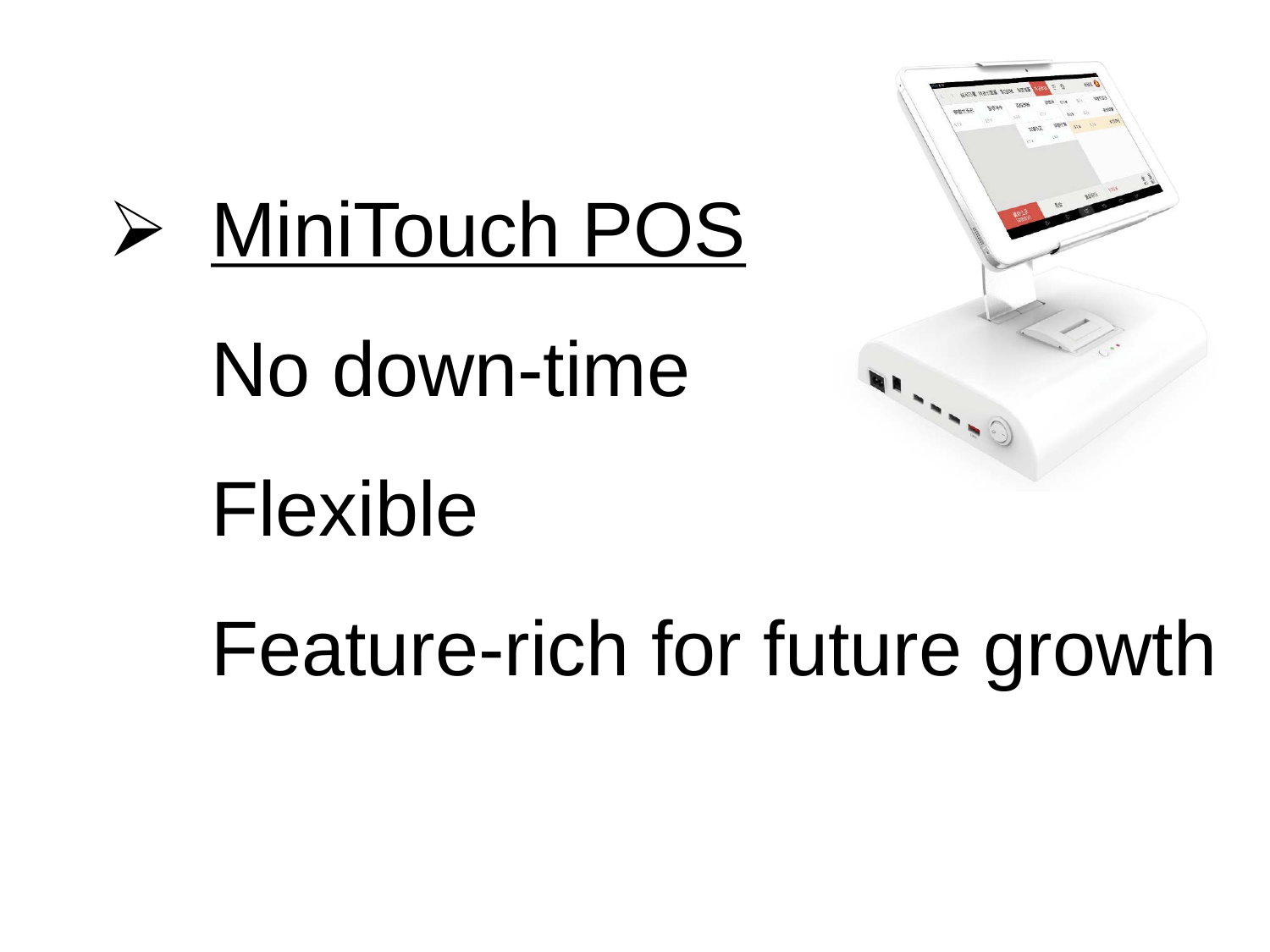

#### MiniTouch POS

# Easy to maintain "Plug-n-play" accessories Easy to use! Total support & enhancement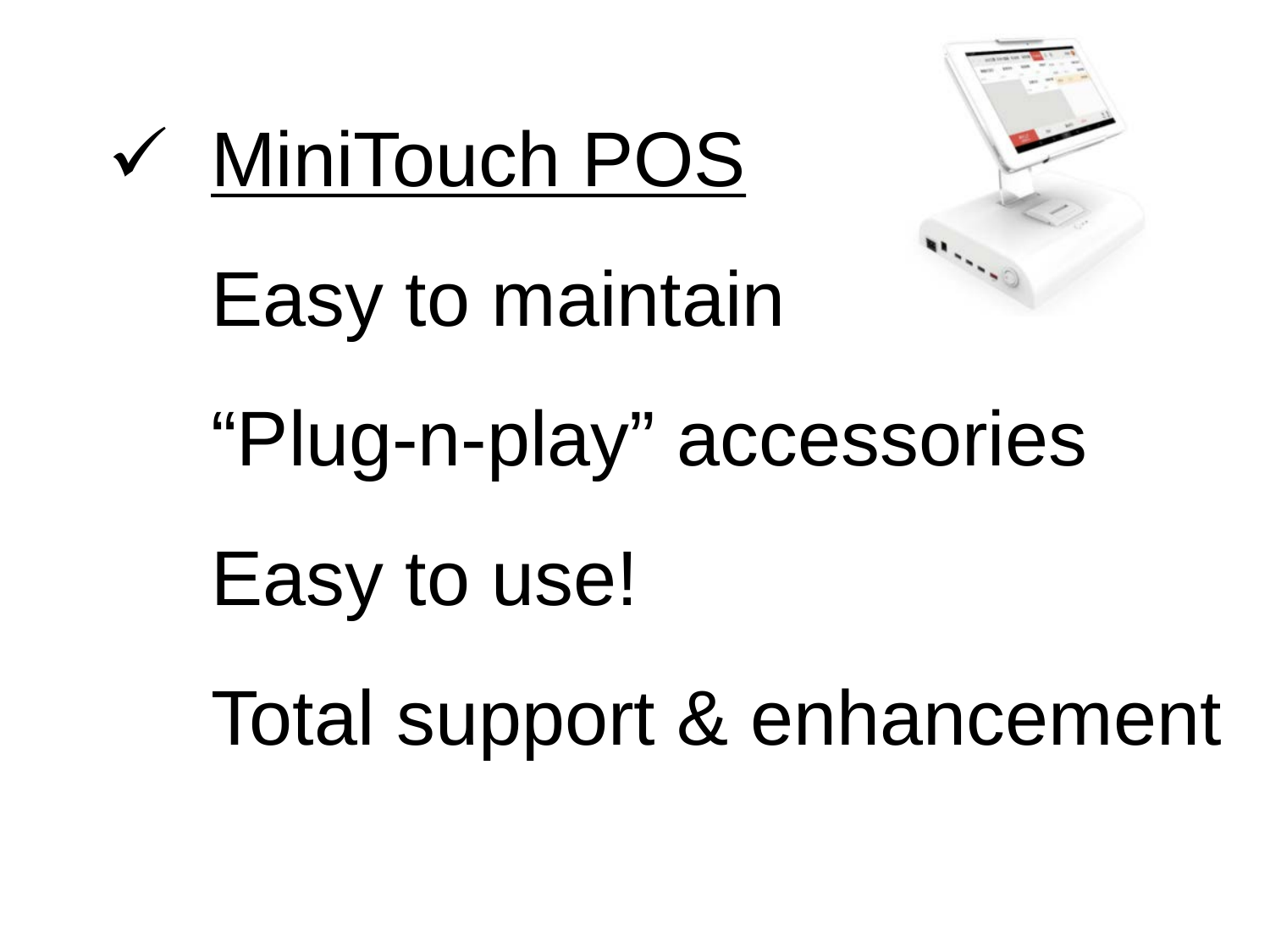# Key Points

- Based on Android Tablet
	- Highly cost-effective
	- One-time fixed cost
	- Reliable
	- Dependable
	- Flexible

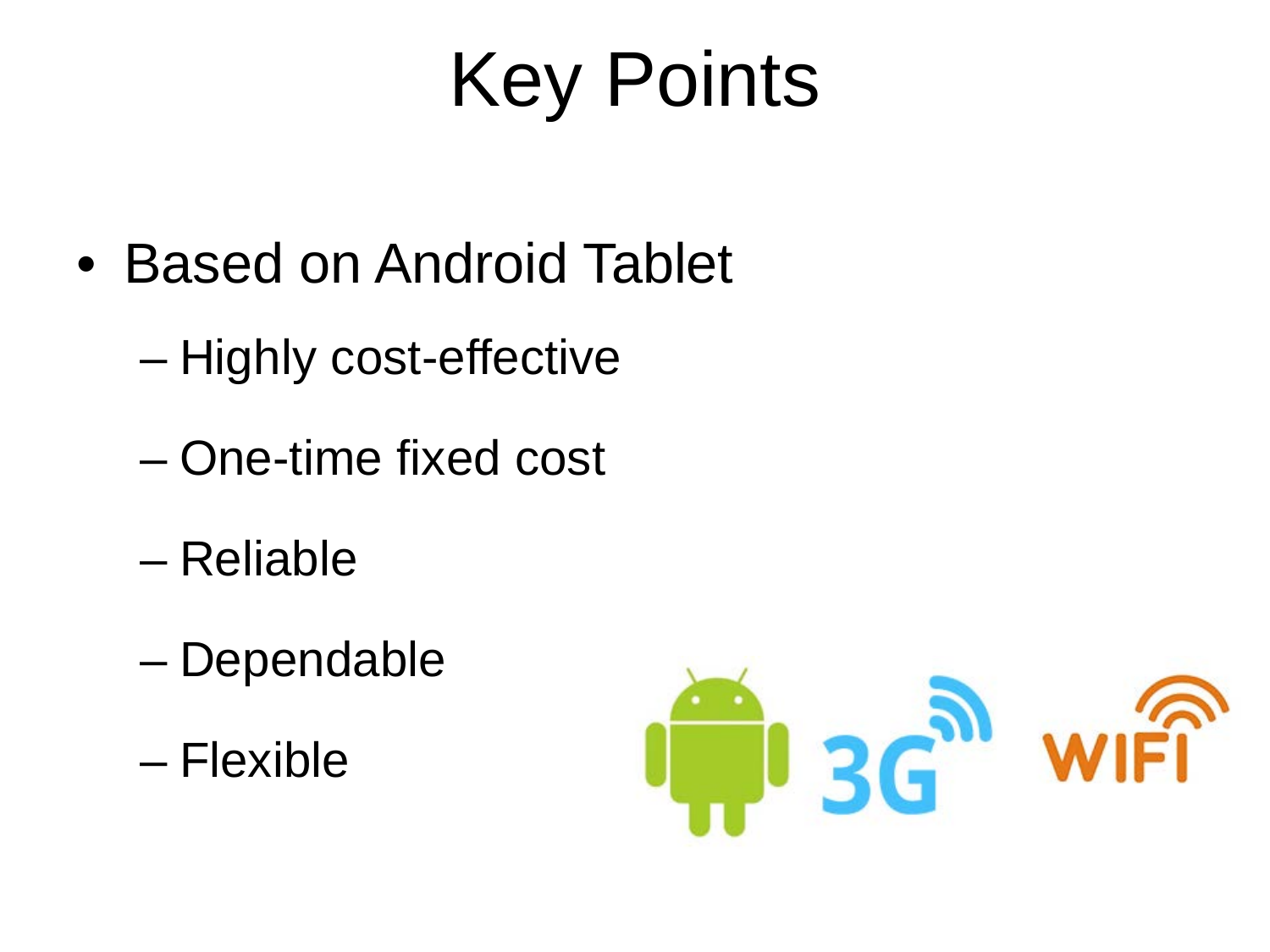- Small foot-print
- Non-intrusive
- Contemporary in design
- Easy maintenance
- Easy installation
- Easy to use
- Feature rich

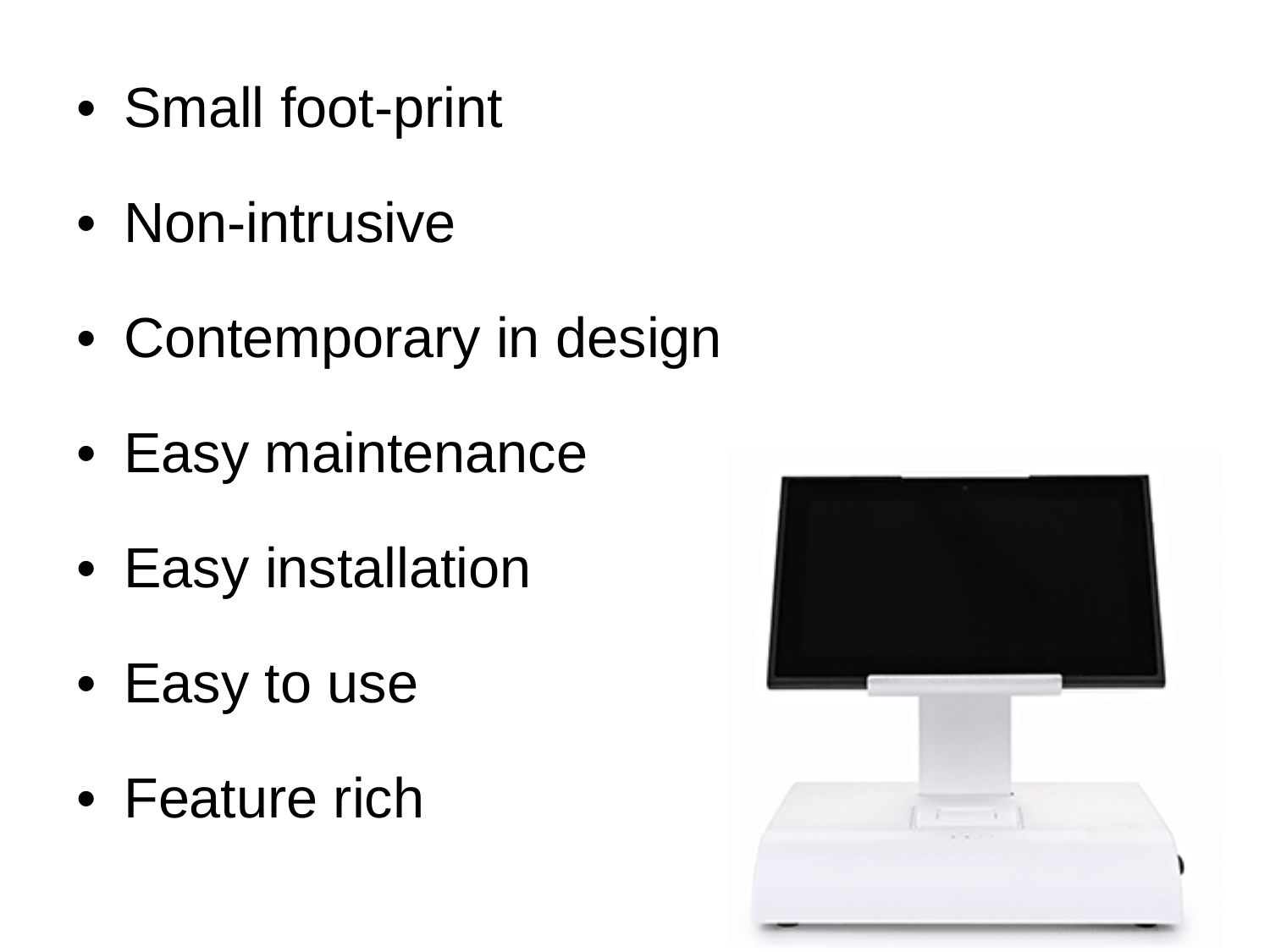## Four Main **Touch Screen Options**

10 Inch

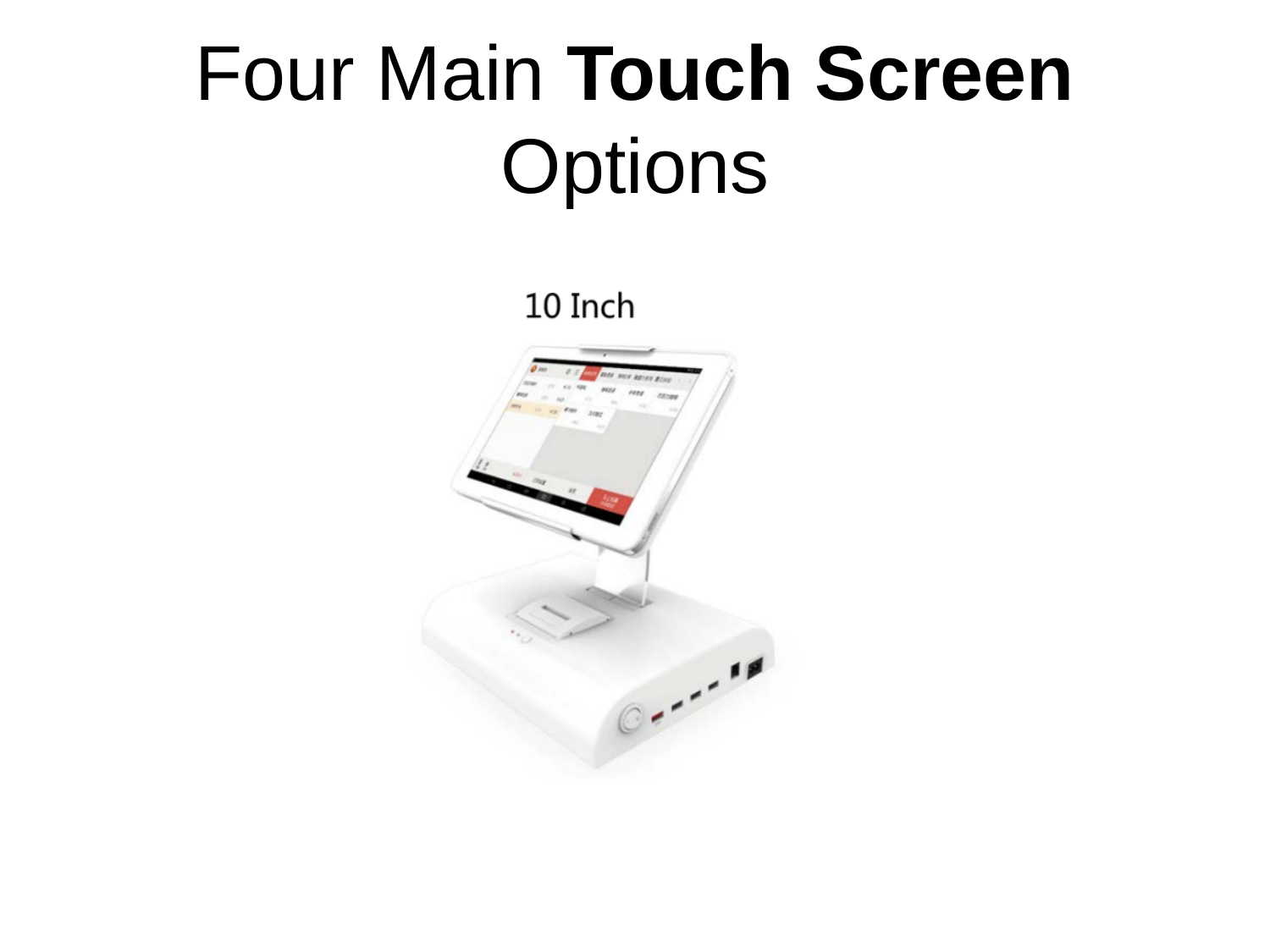#### New Product 12'' Dual Screen

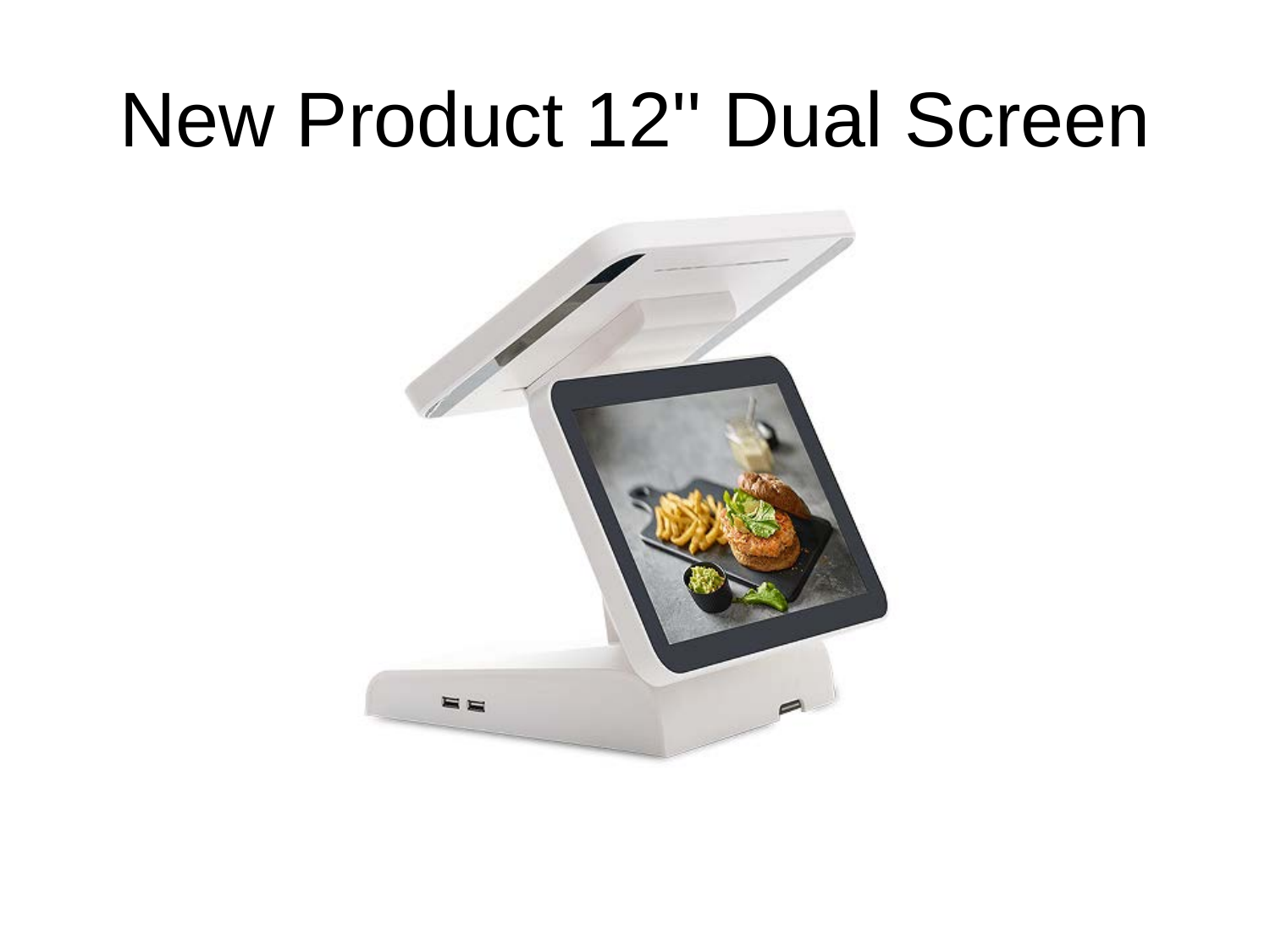#### Four Main **Touch Screen**/Display Options

#### 15 and 12 Inch



15 Inch

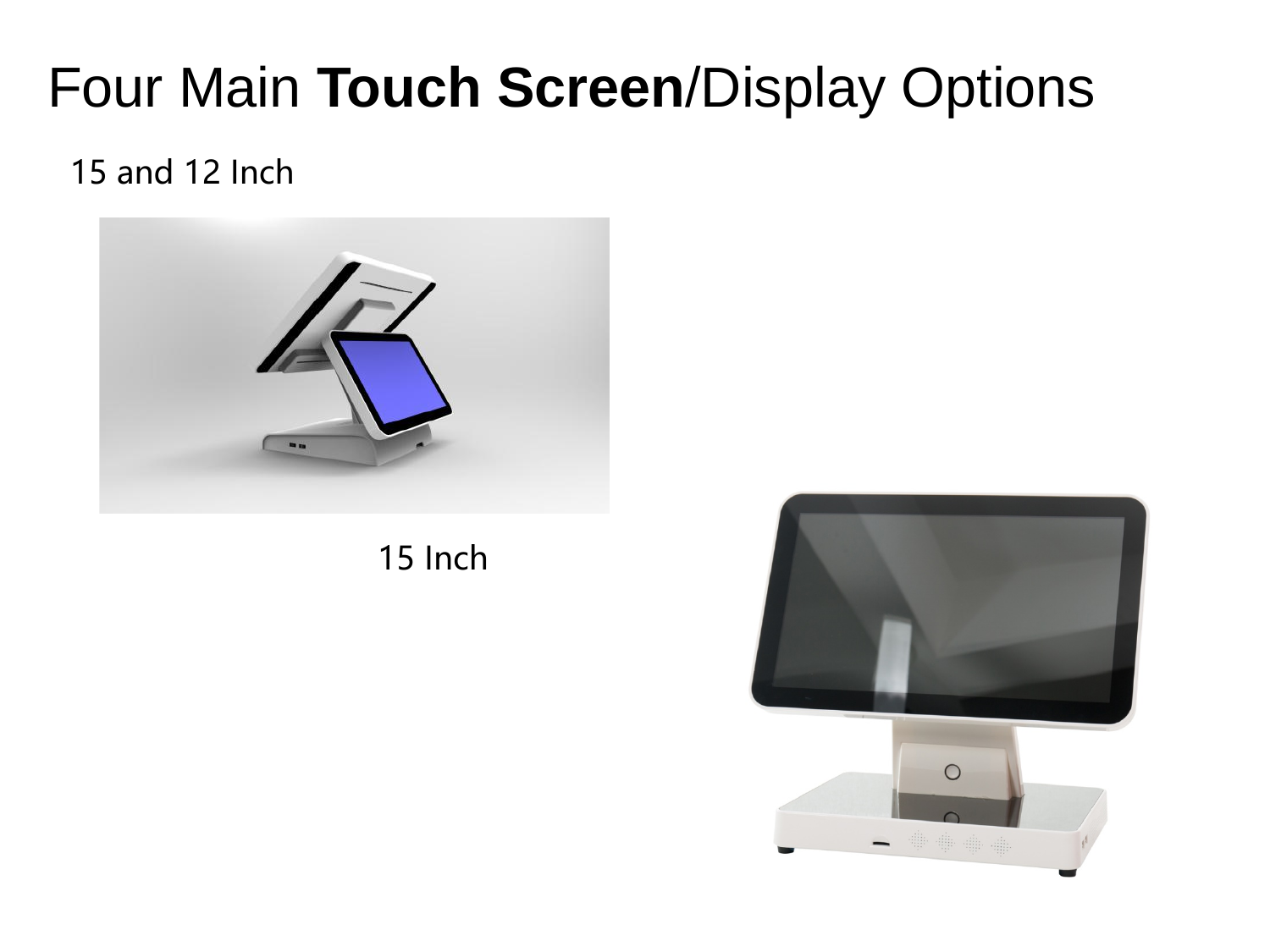## Single 12inch screen with customer display



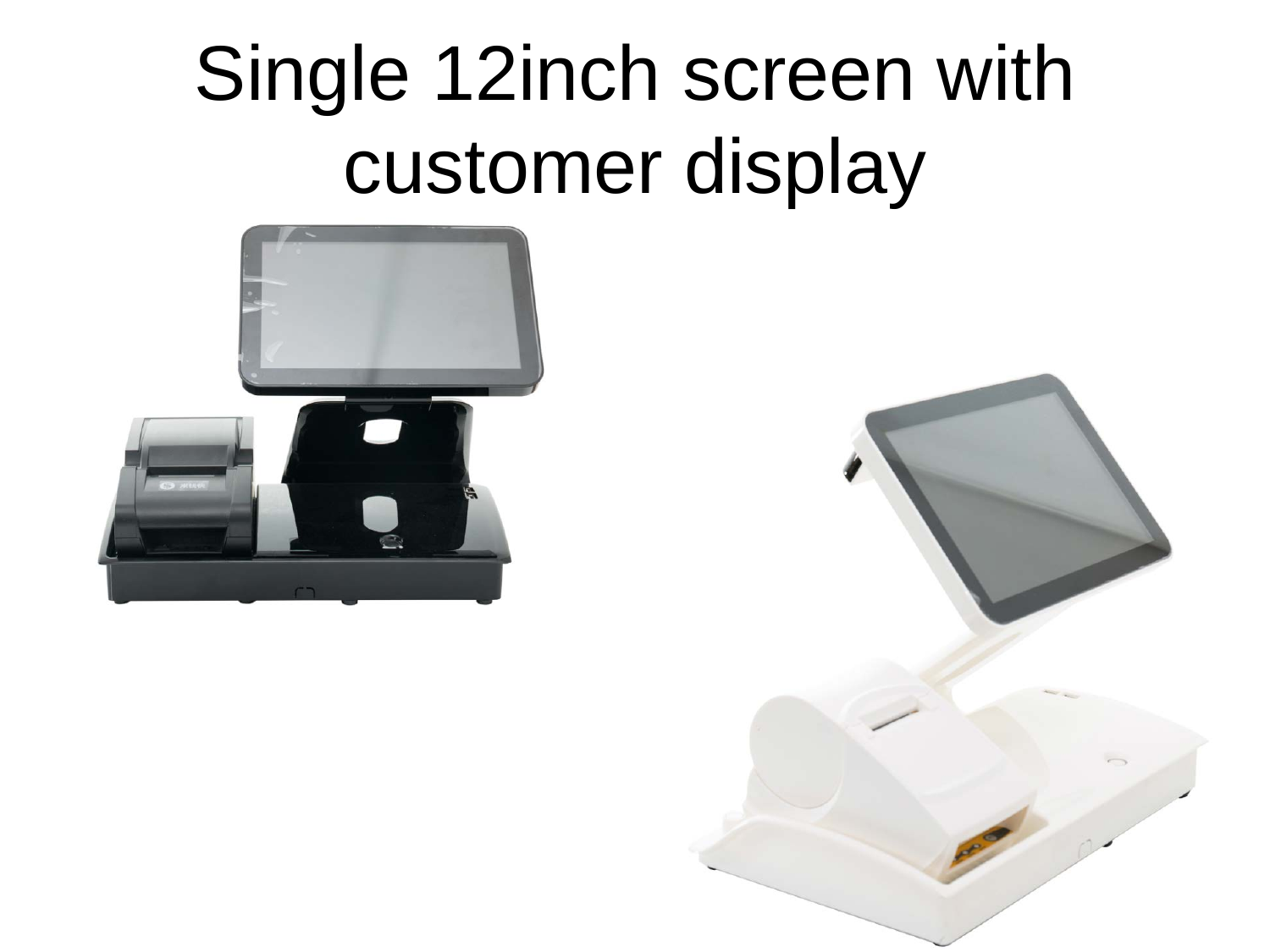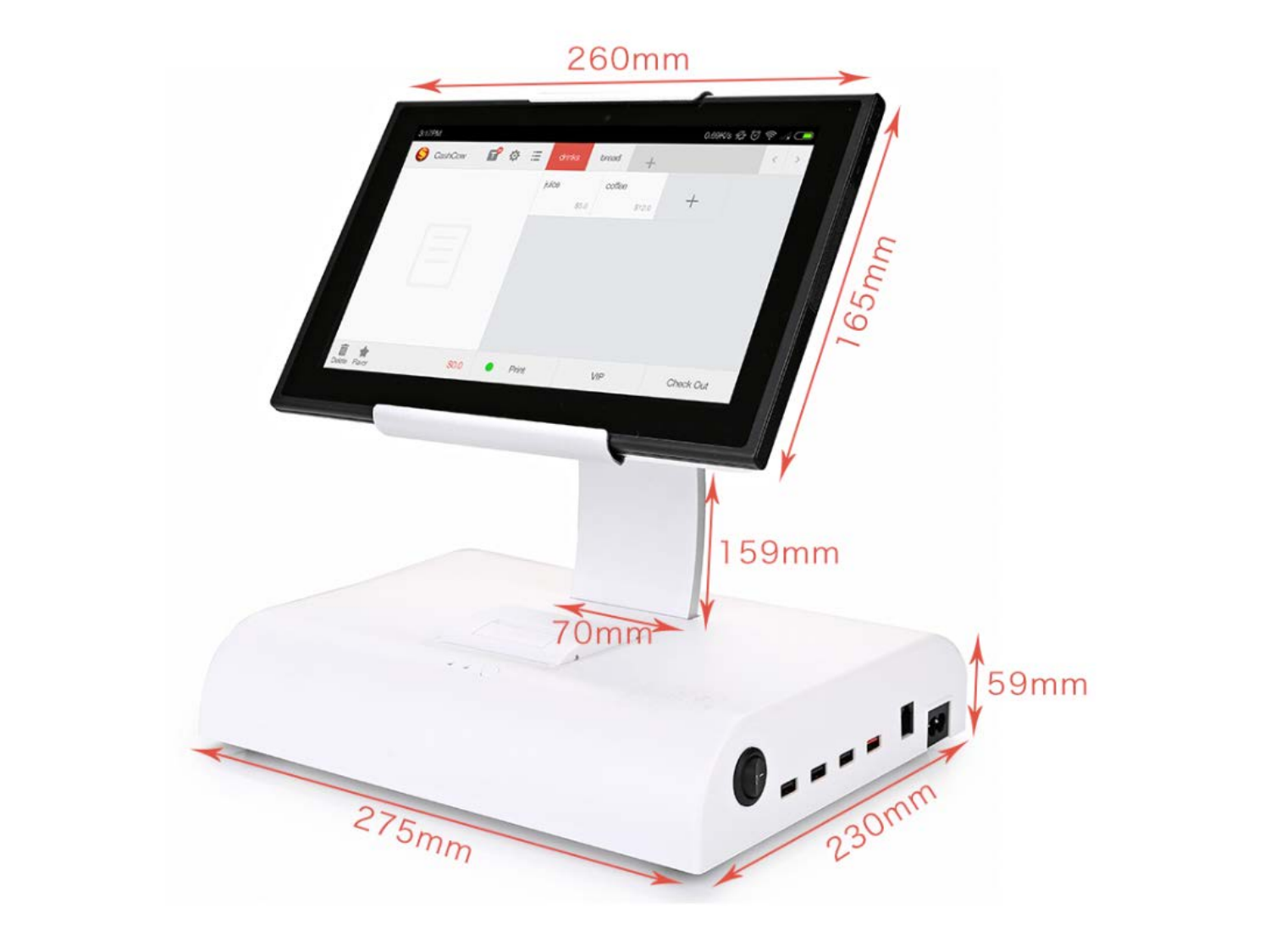## Cloud Compatibility

- Automatically backs up data to cloud server
- Sales data collection for chain stores
- Allows remote management
- Save time and cost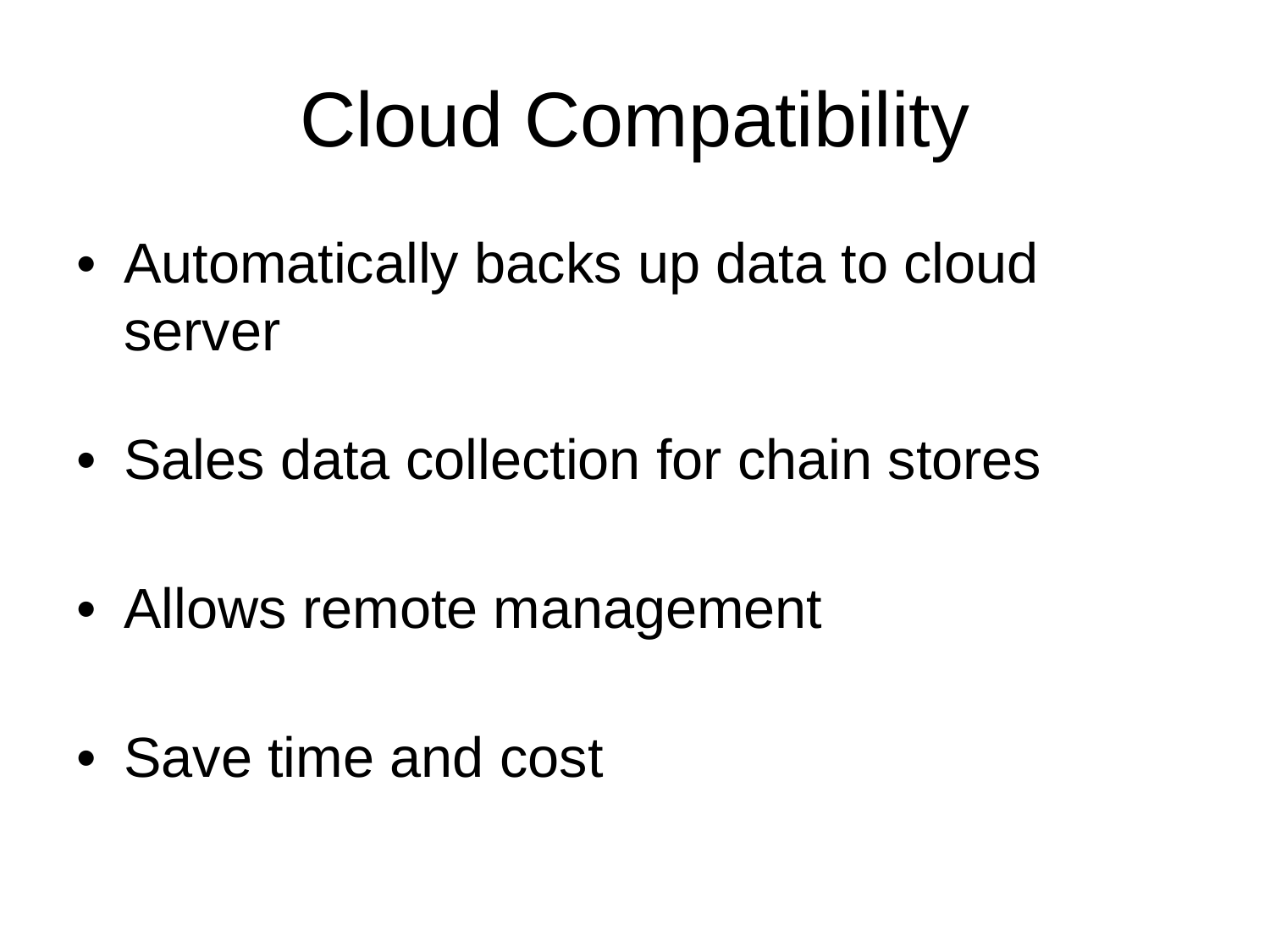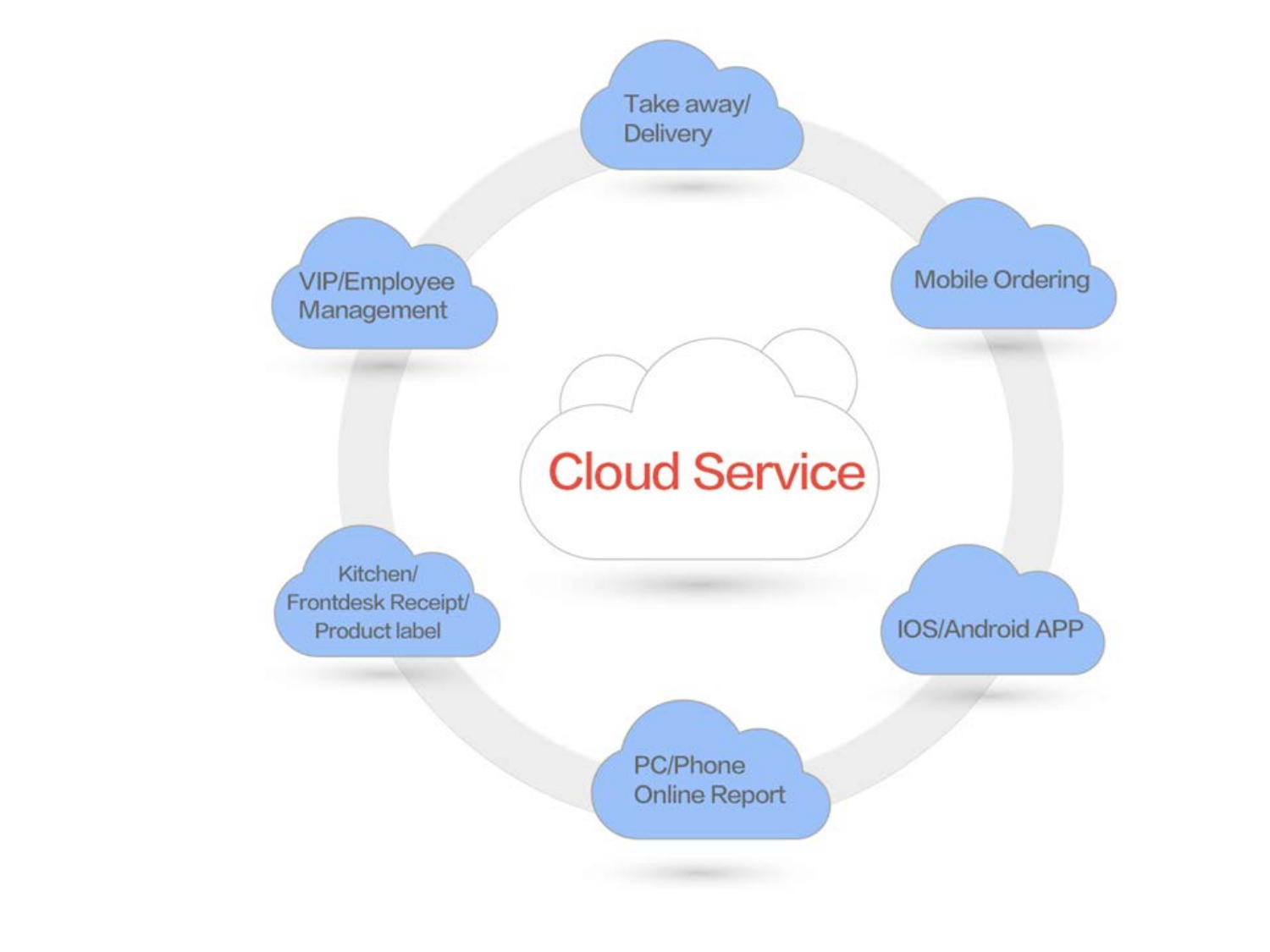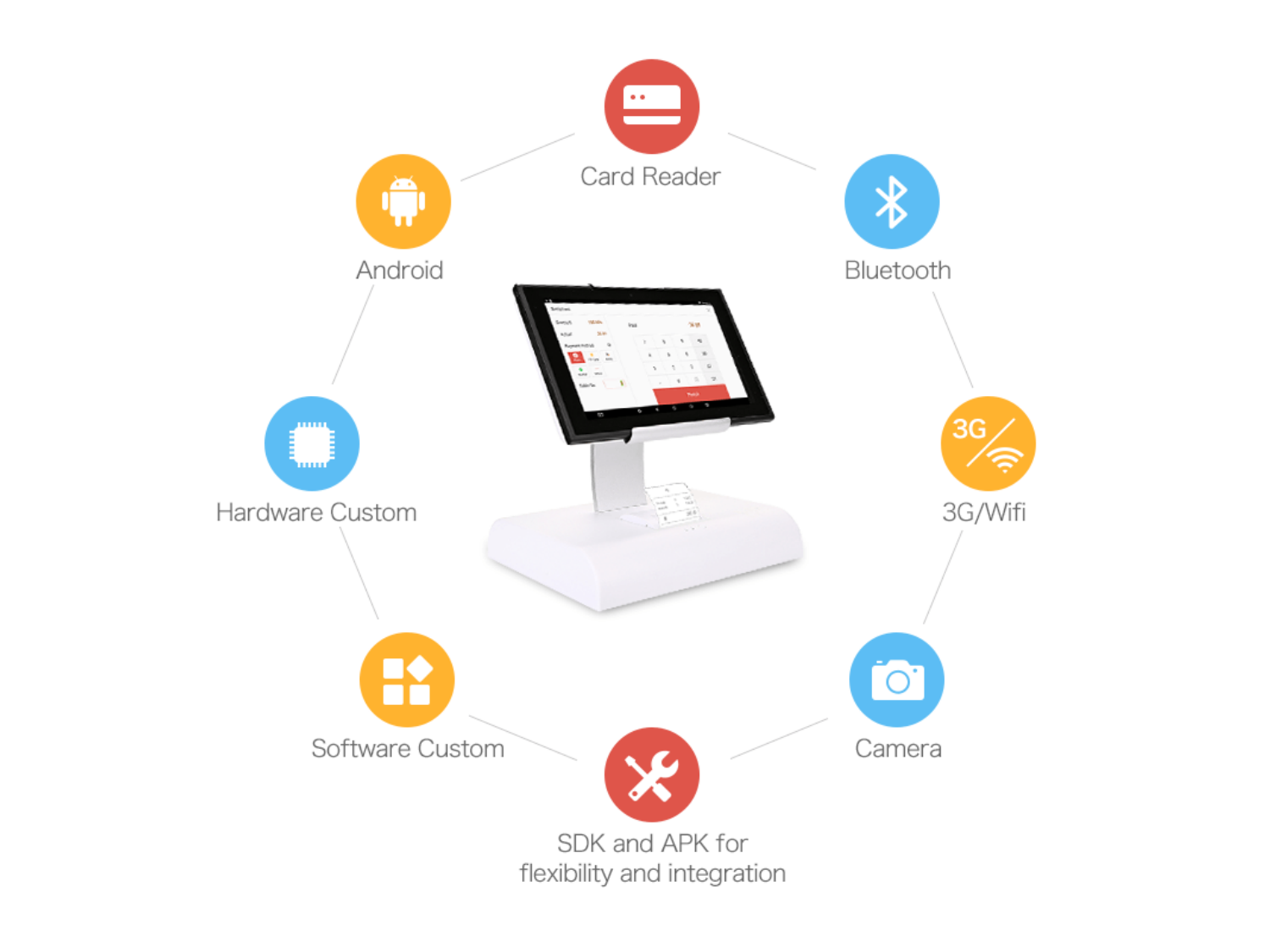#### Suitability



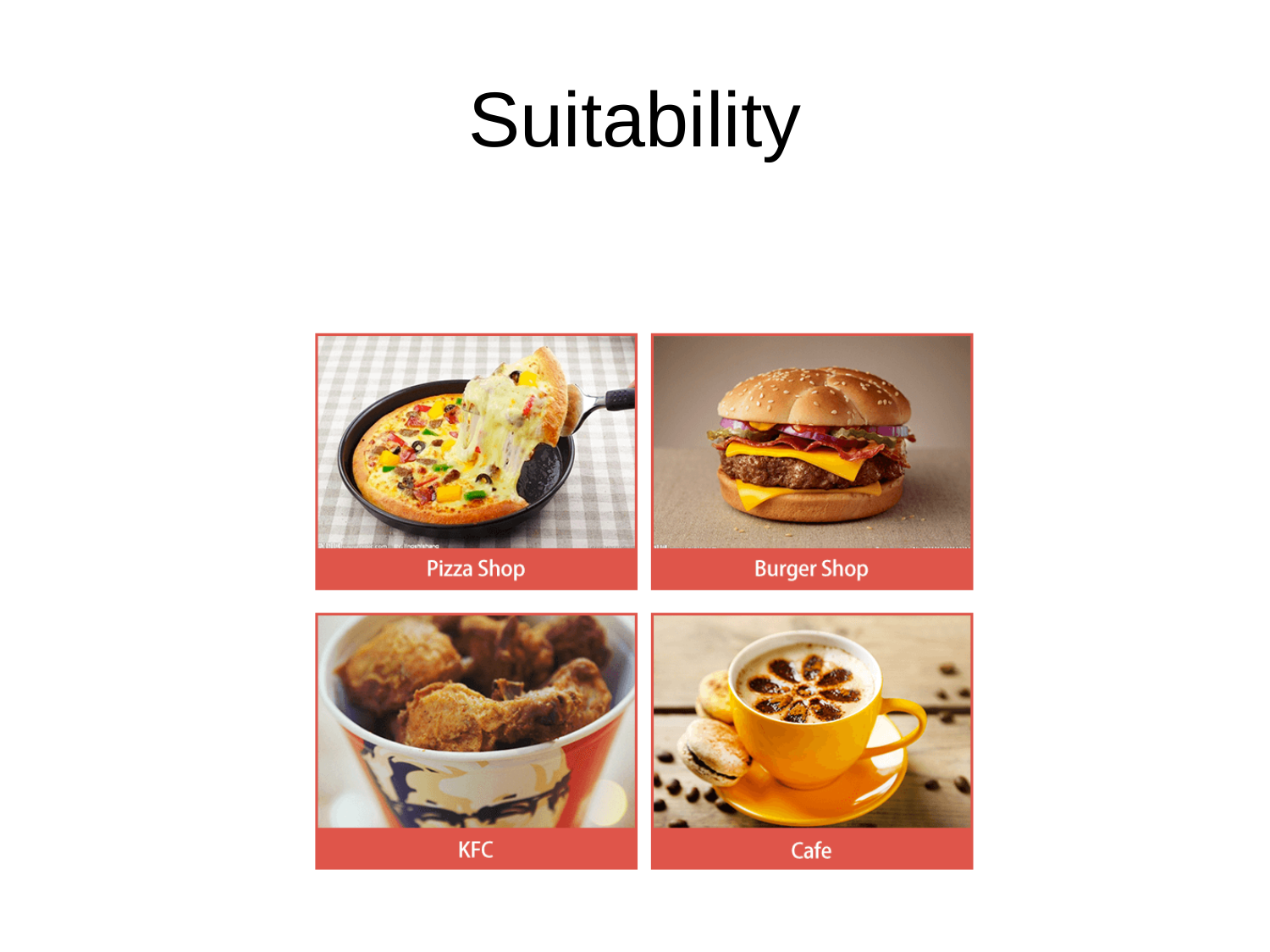

#### Fast Food Restaurant



Dessert Shop



Noodles shop



Coffee Shop



Milk and Tea Shop



Internet bar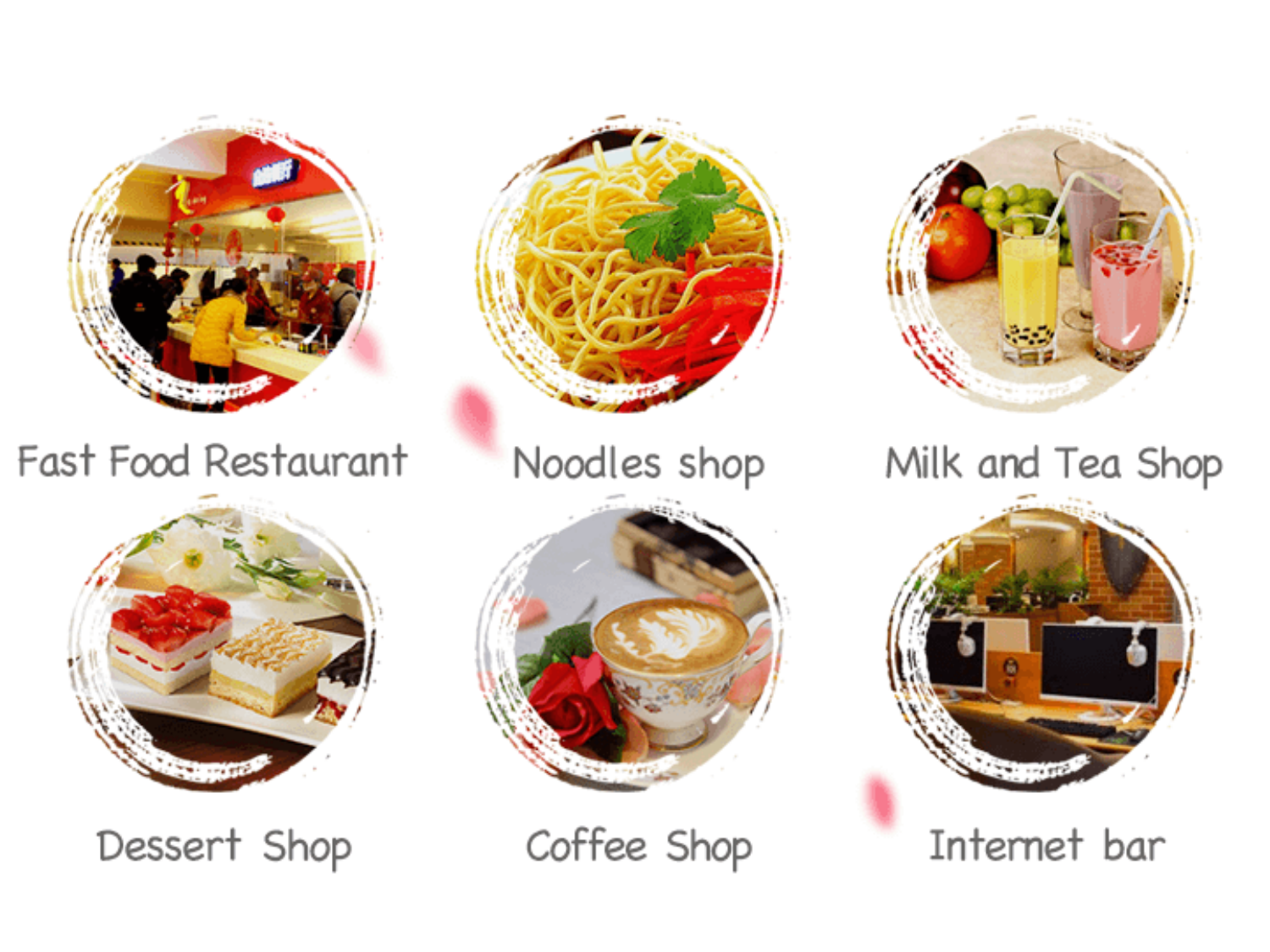#### Mobile Ordering

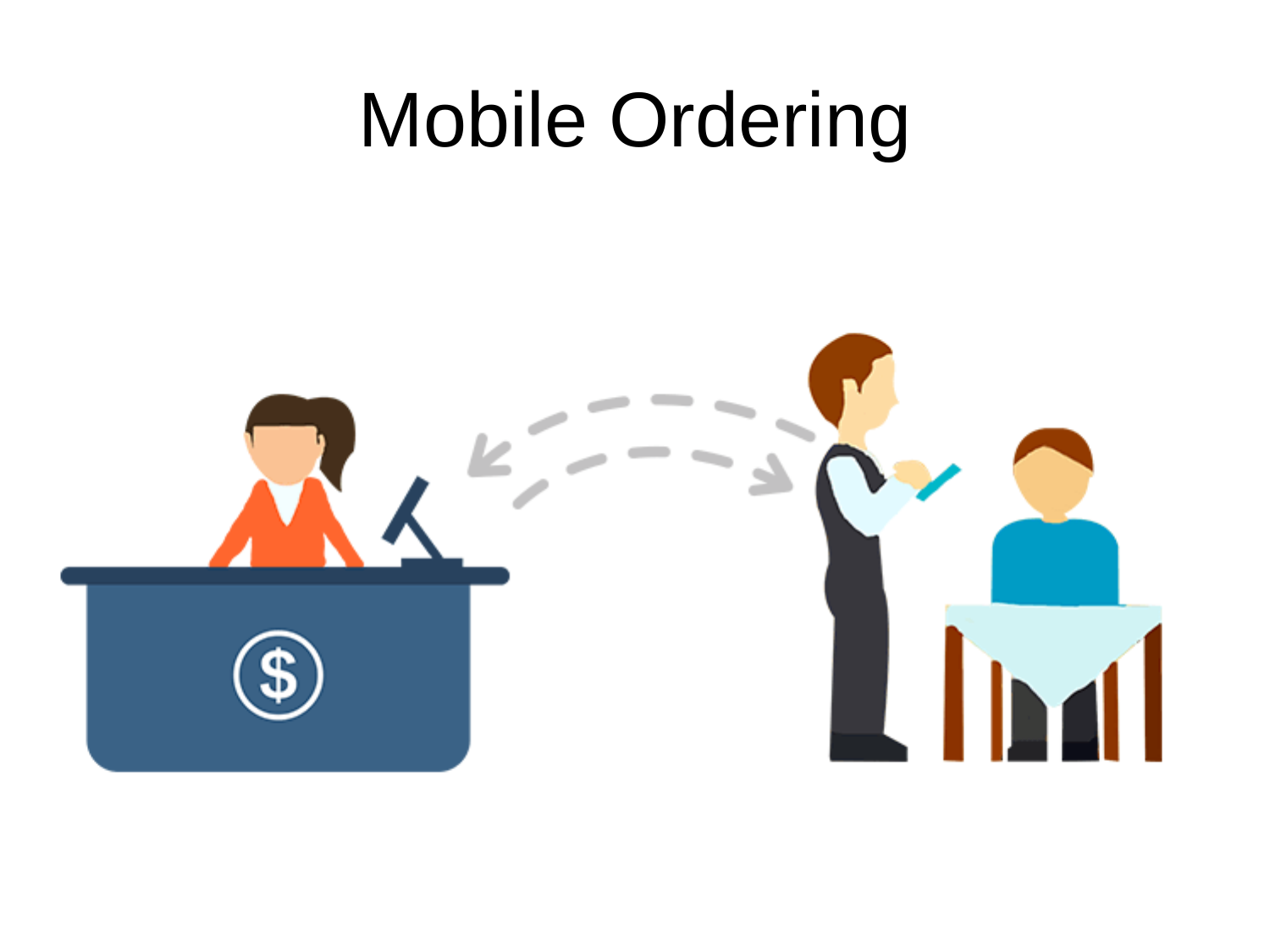#### Handles "Take away"

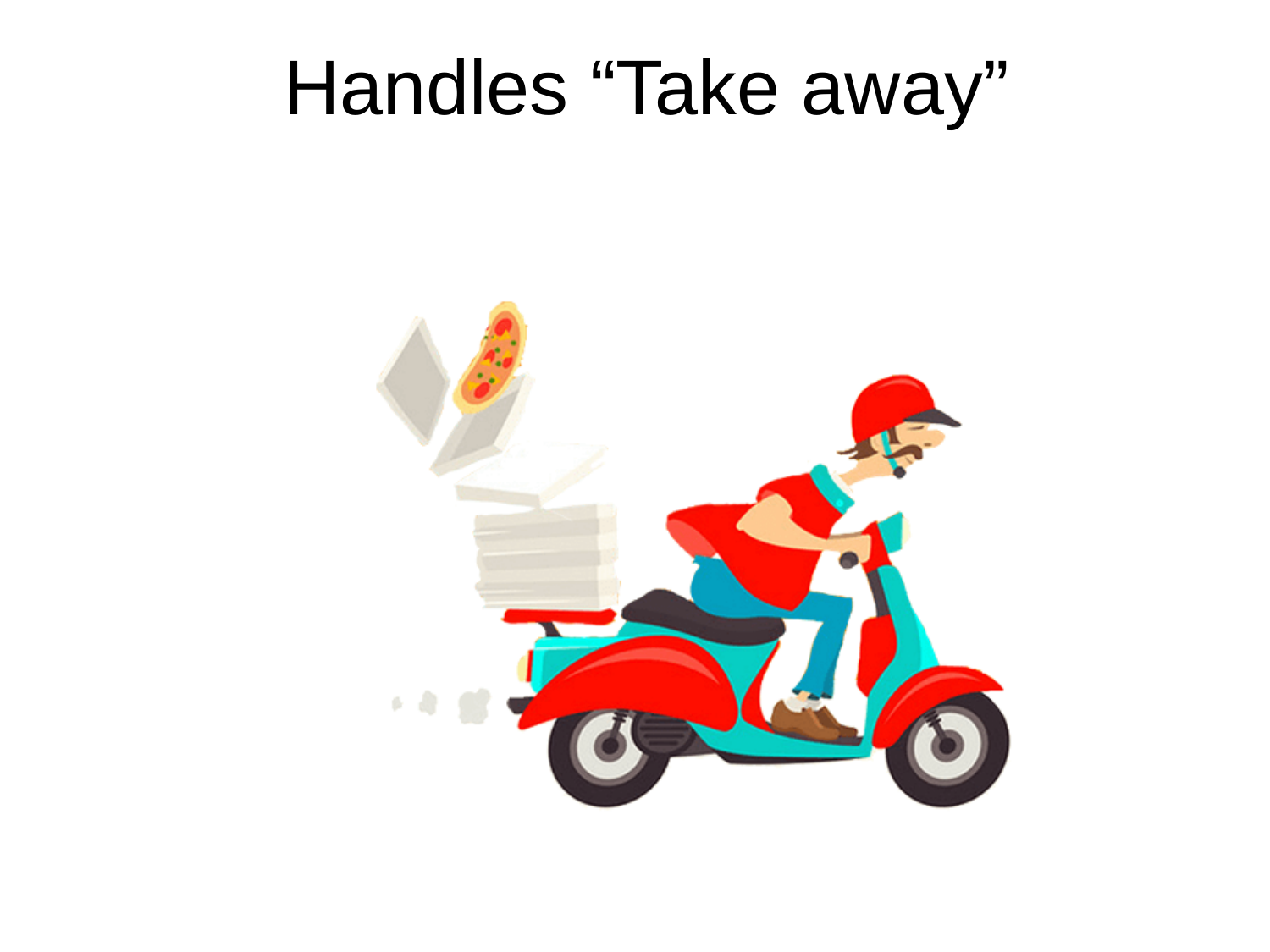#### • Secure Mobile reports to check daily sales

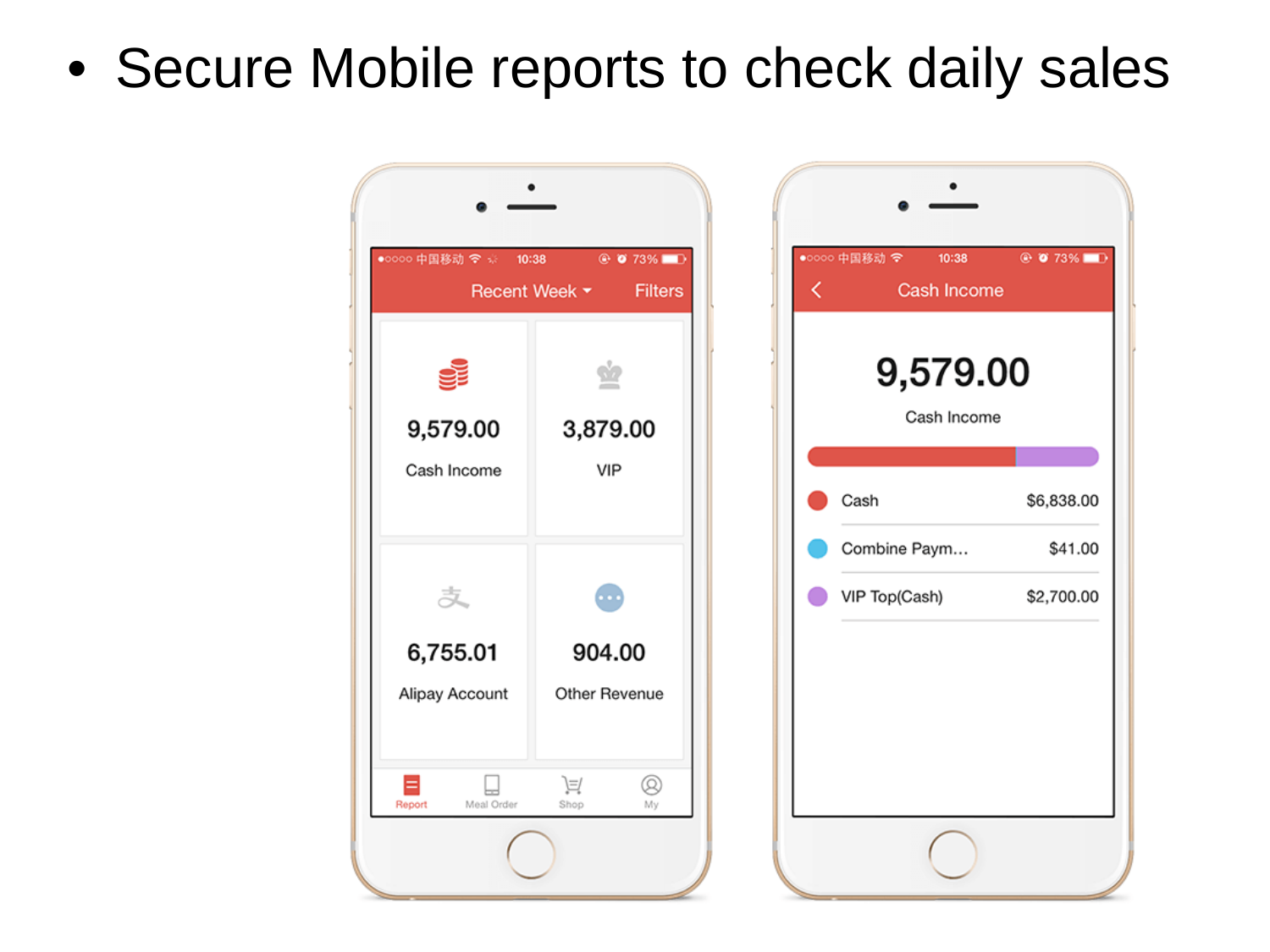#### Some of the optional Accessories

POS Printer

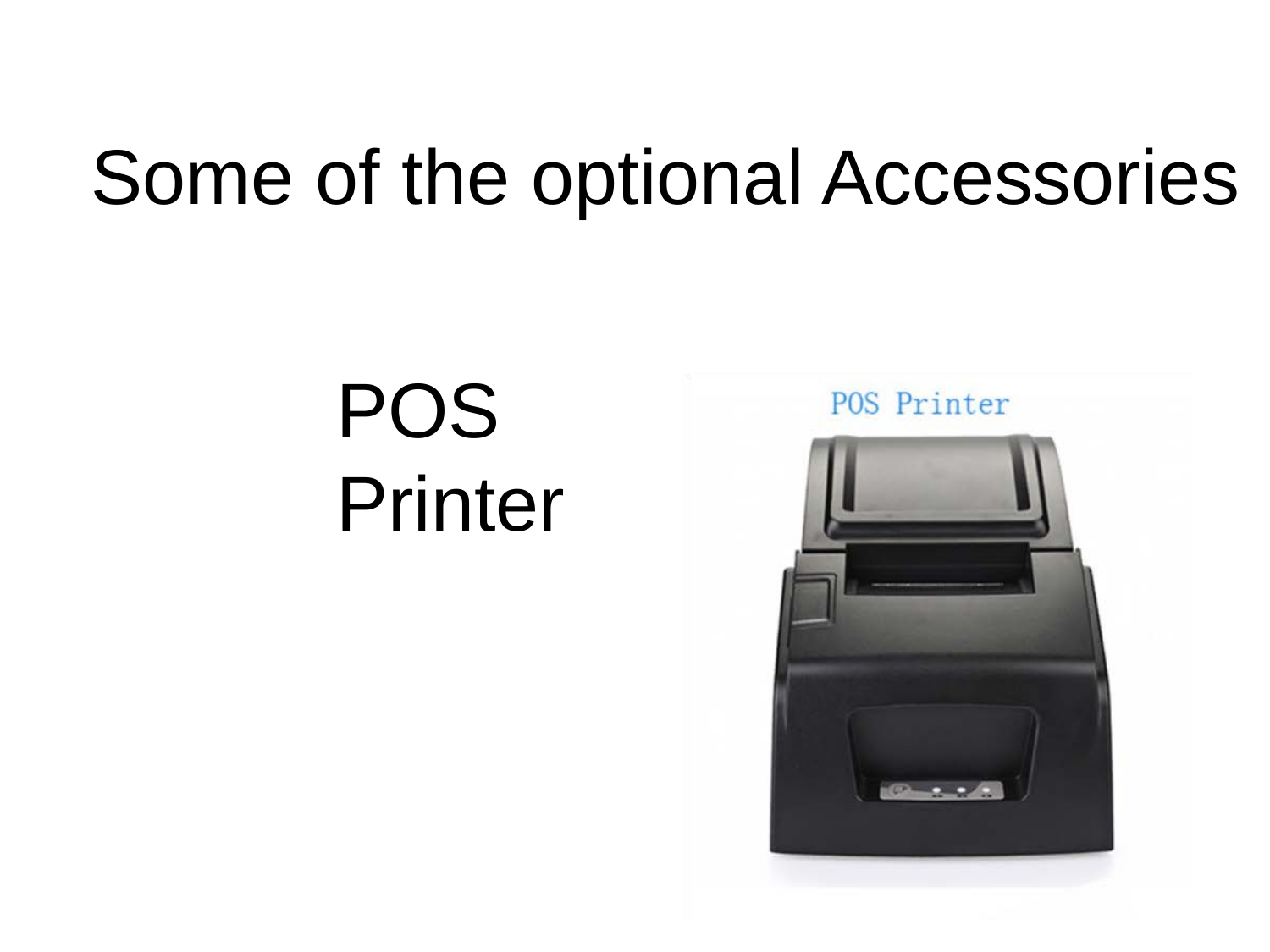



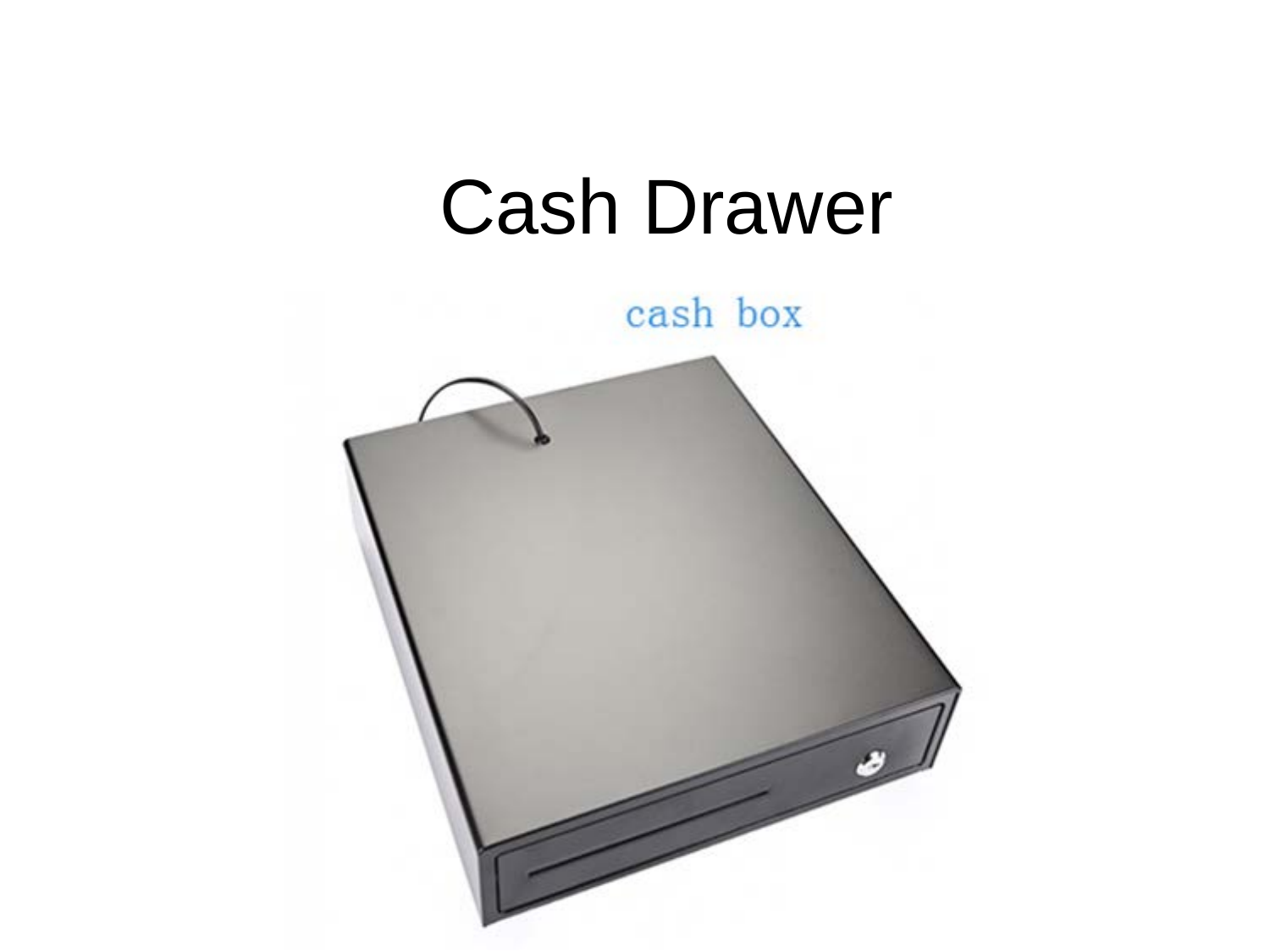#### Barcode reader

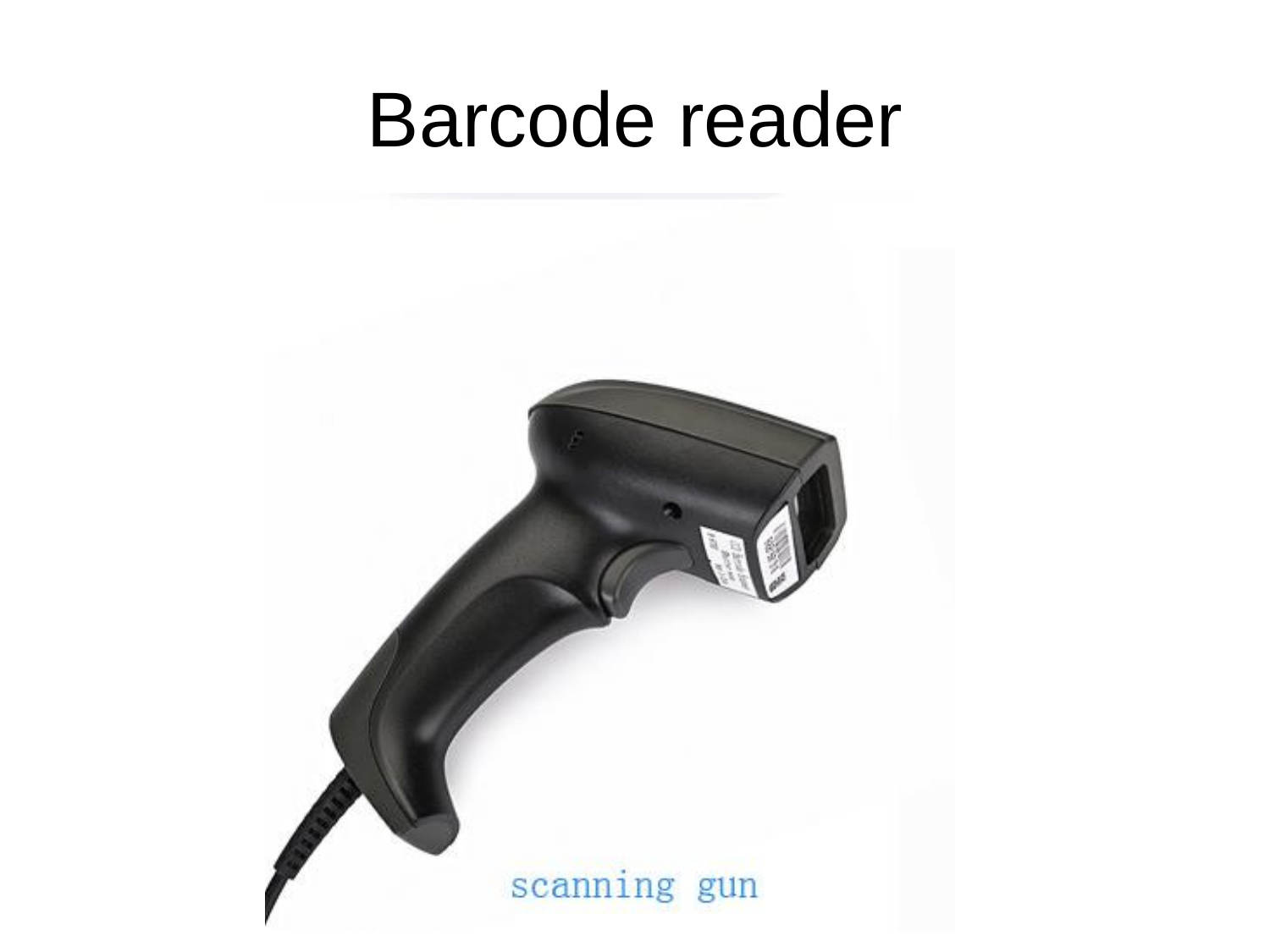#### Label printer

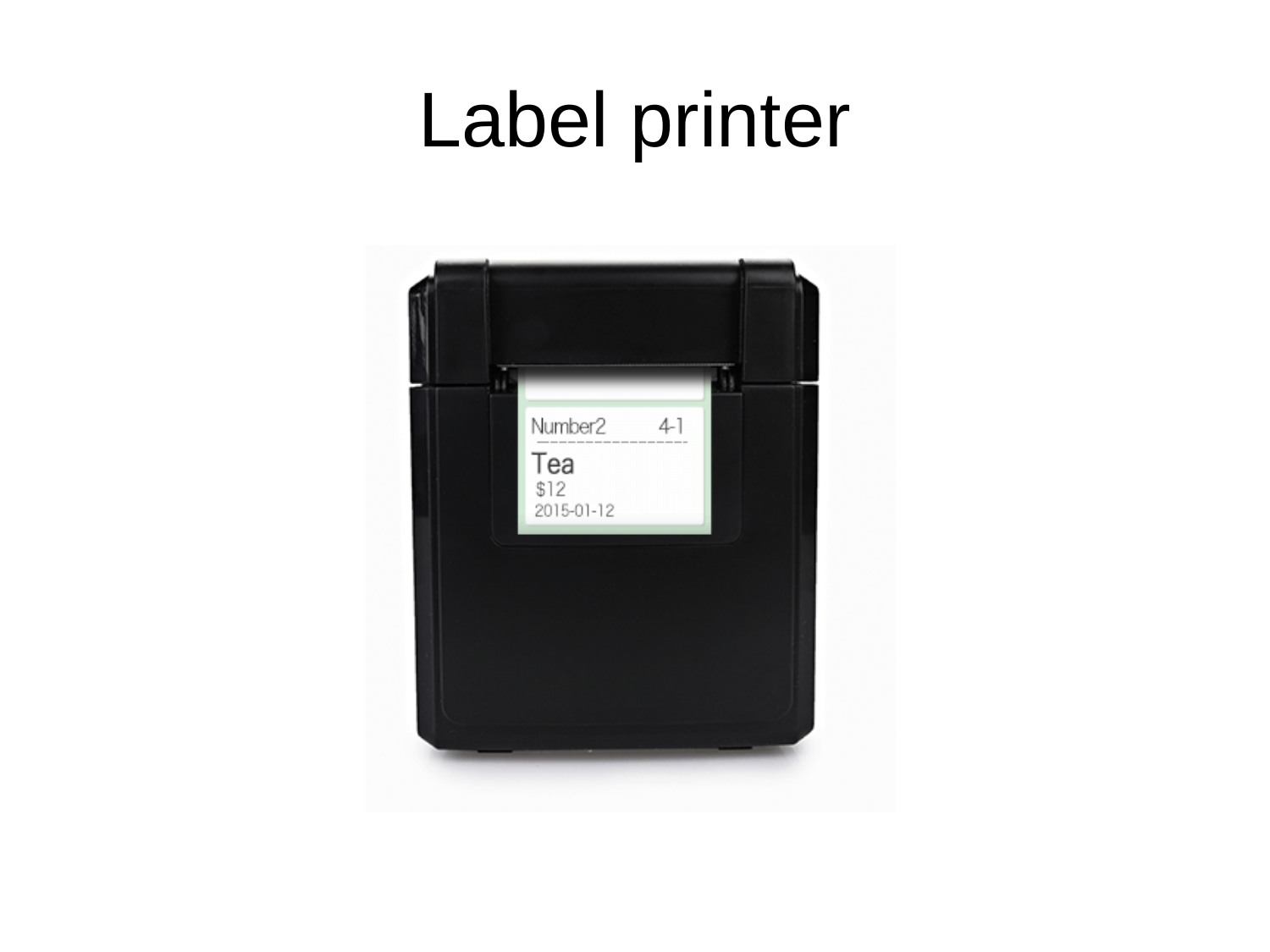#### Technical Overview

MiniTouch is an Android point-of-sales system. It consists of: An Android tablet with 3G slot, OTG port, SD card slot A base equipped with a holder of the tablet, a thermal printer, 1 power button, 1 red usb port for OTG with tablet and charging for tablet, 3 usb ports for Card Reader, Scanner, label printer, 1 RJ11 port for cash drawer, 1 power port An OTG cable with OTG and charging function A power line Bundled software Technical manual User Manual

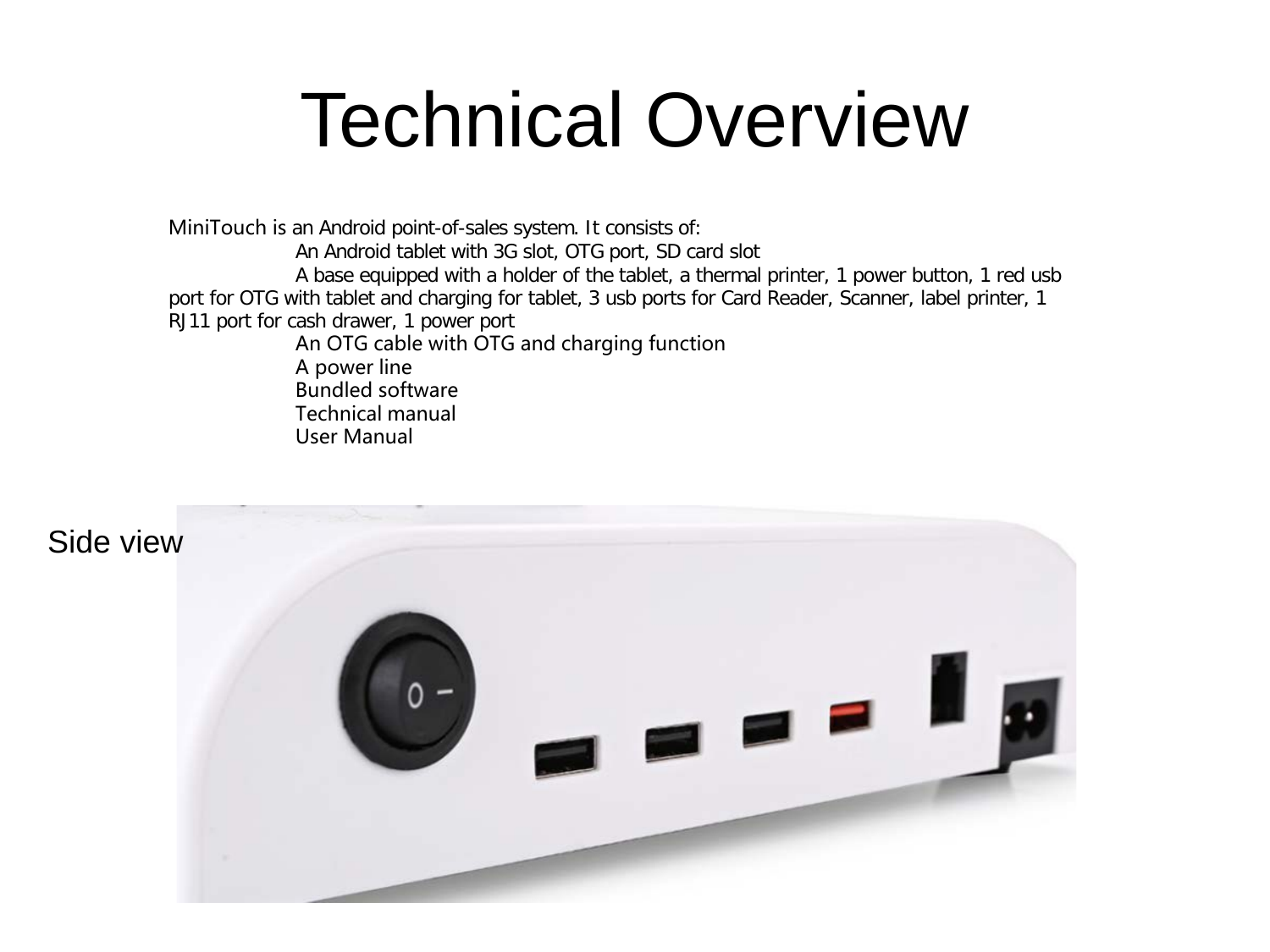# Android System

- Based on the powerful, stable UNIX system
- Extremely reliable and robust
- Compact & efficient [less hardware expense]
- Highly configurable
- Feature-rich for future expansion
- Cutting edge hi-tech
- **Free** user license
- Inherent virus protection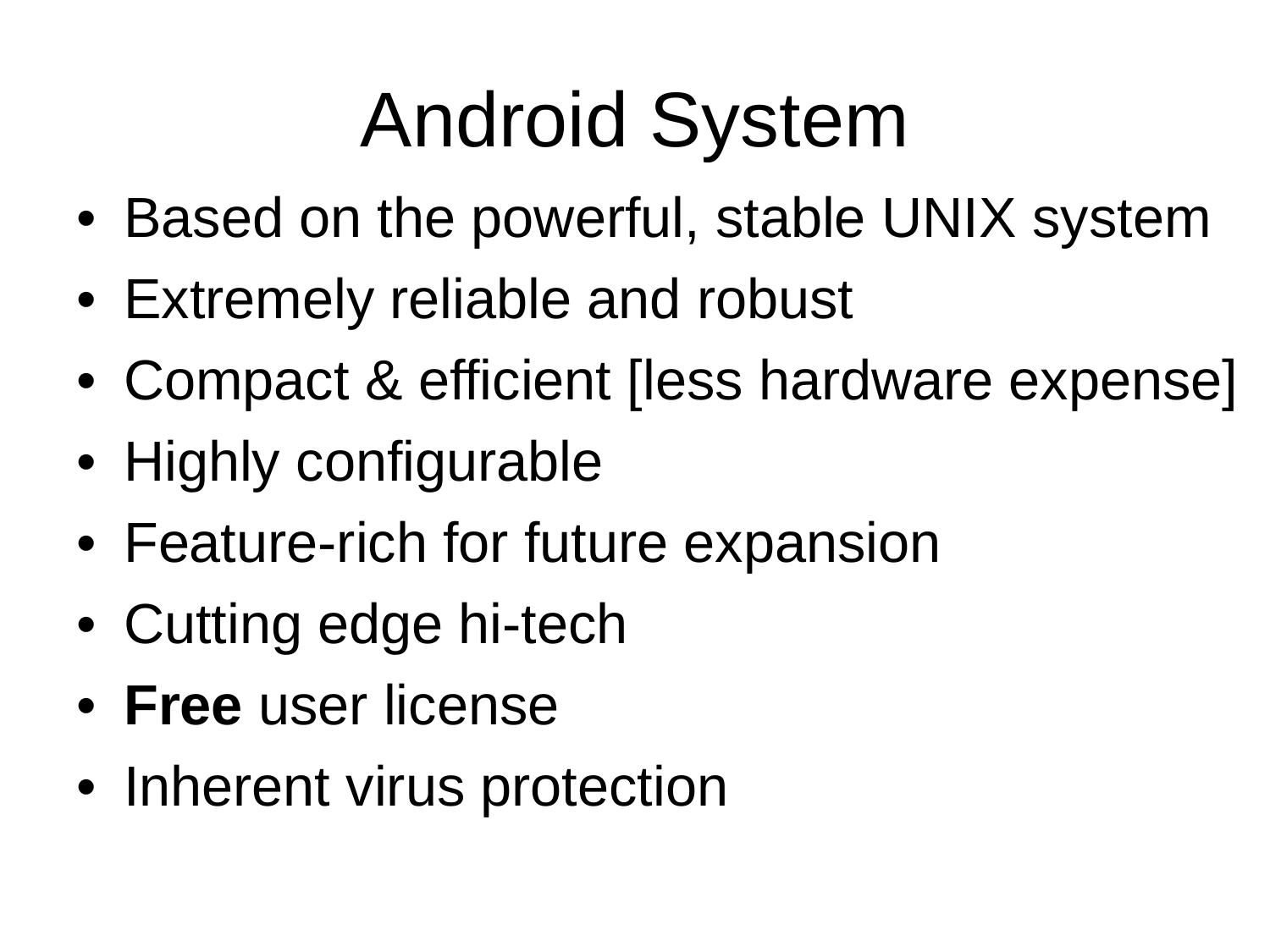

Most think Android is for mobile or cell phones, but really it is a version of UNIX that runs on small but powerful micro-computers.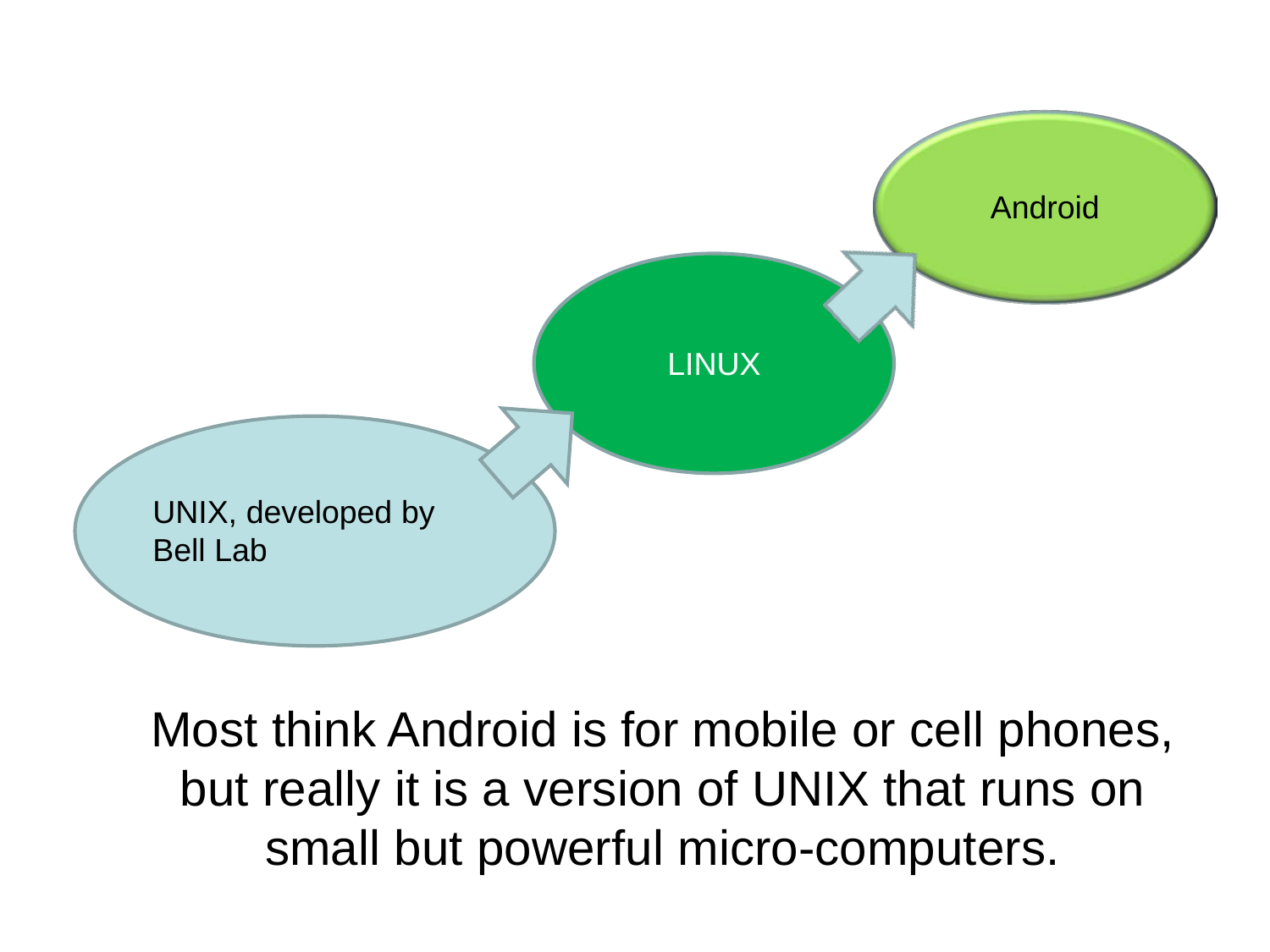# Enough of the 'tech' talk

#### *What do you need?*

- Stability
- Reliability
- Expand as you grow
- Security
- Easy to use for low training cost and no mistakes
- Near zero maintenance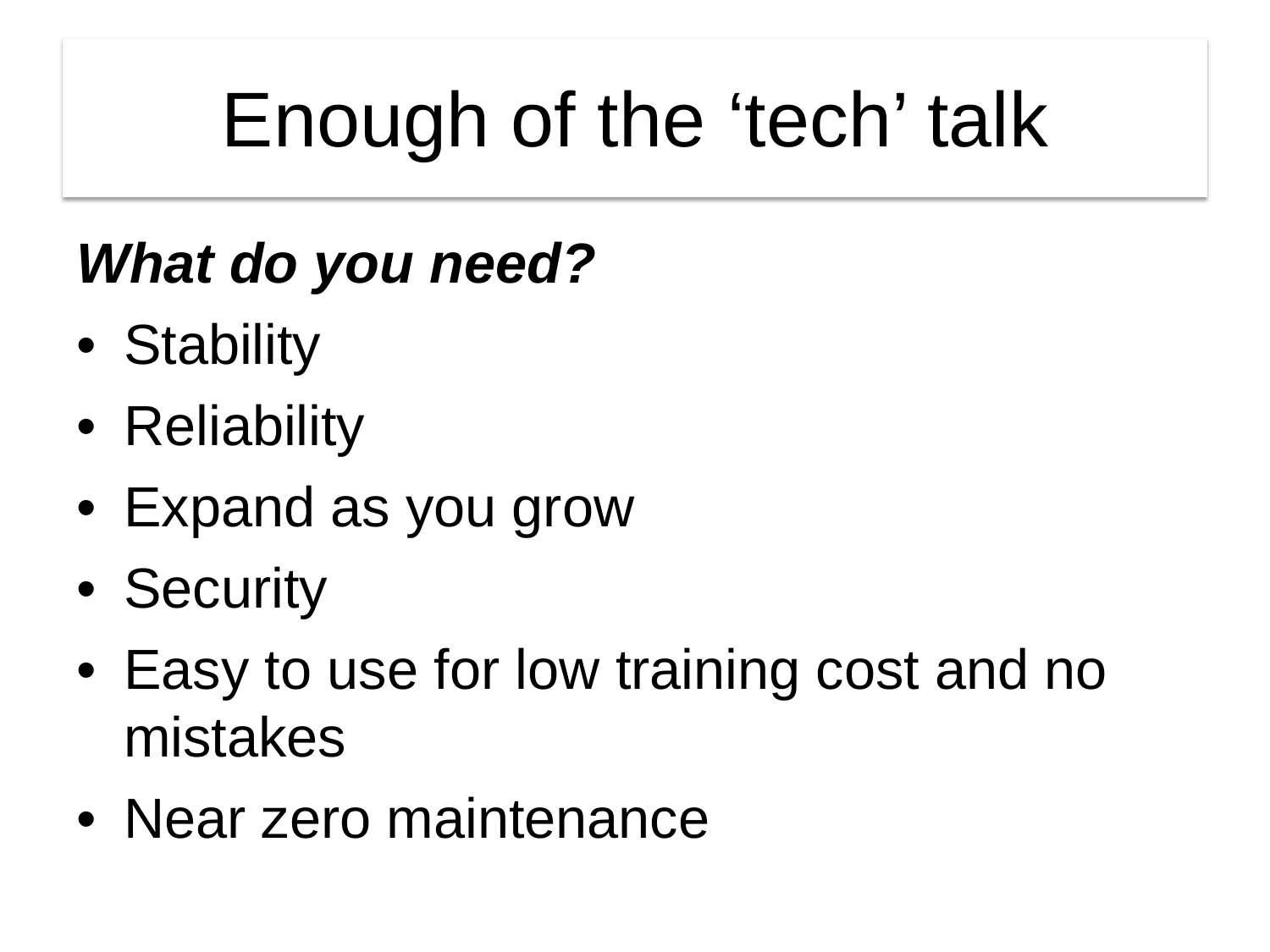# Enough of the 'tech' talk

#### *And what else do you need?*

- •One time low fixed cost
- •Single vendor
- •Stay ahead of the competition
- •Low install cost
- •Small foot-print
- •Ease of repair / replacement